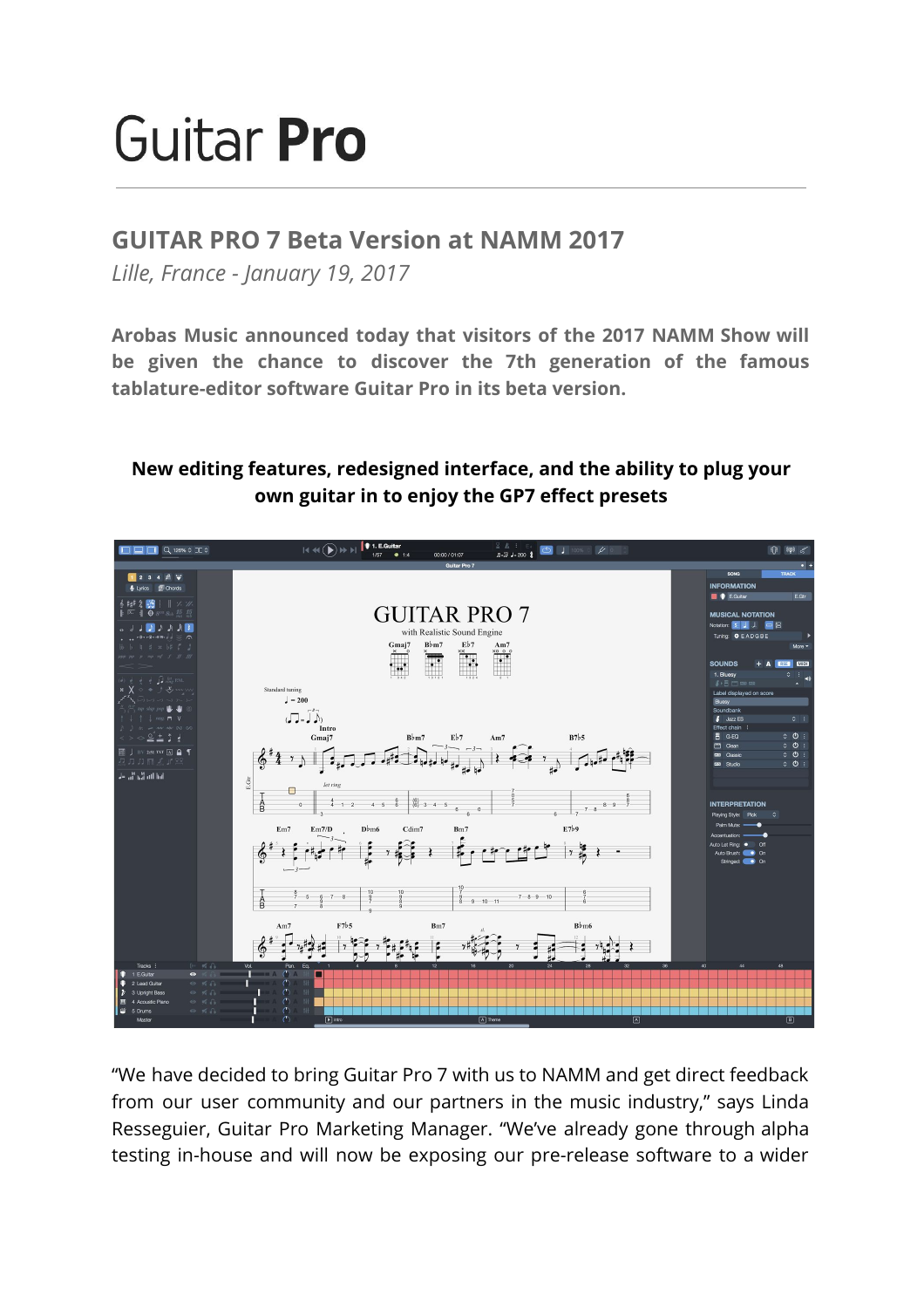range of equipment and real-world uses. We are bringing the Beta version to our users so as to bring the optimal final touches to the software. Our goal, as always, is to provide musicians with a new release that they will love because it makes our technology even easier and more enjoyable to use when you compose, play, or share your music."

**From January 19 - 22, 2017 NAMM guests can preview and try the software at the Music Marketing Booth #6242, Hall A. Guitar-Idol finalist and rock virtuoso Youri de Groote will also be performing live demos of Guitar Pro 7 at the Vigier Guitars Booth #4762, Hall C.**

## **GUITAR PRO 7, available soon**

Guitar Pro 7 will offer significantly enhanced editing features, including the possibility of using tablature for any other instrument beside the guitar, new types of notation, and improved file-importing and -exporting. The graphical user interface and sound management have also be redesigned for a software simpler, easier, and faster to use.

Some new features coming:

- Brand-new graphical user interface. Removable side panels and toolbar are added to the interface to facilitate access to the software's main features in one click.
- Polyphonic tuner.
- Tablature for all tracks.
- Export to MP3, FLAC, OGG.
- New approach to audio processing. Hundreds of instrumental sounds are included in the software for you to customize your Guitar Pro render sound into anything you want and make your files play exactly like your favorite song.
- Plug your guitar in and and enjoy the built-in effects and amp models used in the Guitar-Pro track of your choice. If the file is multi-track, you can practice the guitar solo and let the software play the bass and drums tracks along.

The beta version is private and limited to users selected by Arobas Music. The official release is expected in a few months and will be available for Windows and macOS.